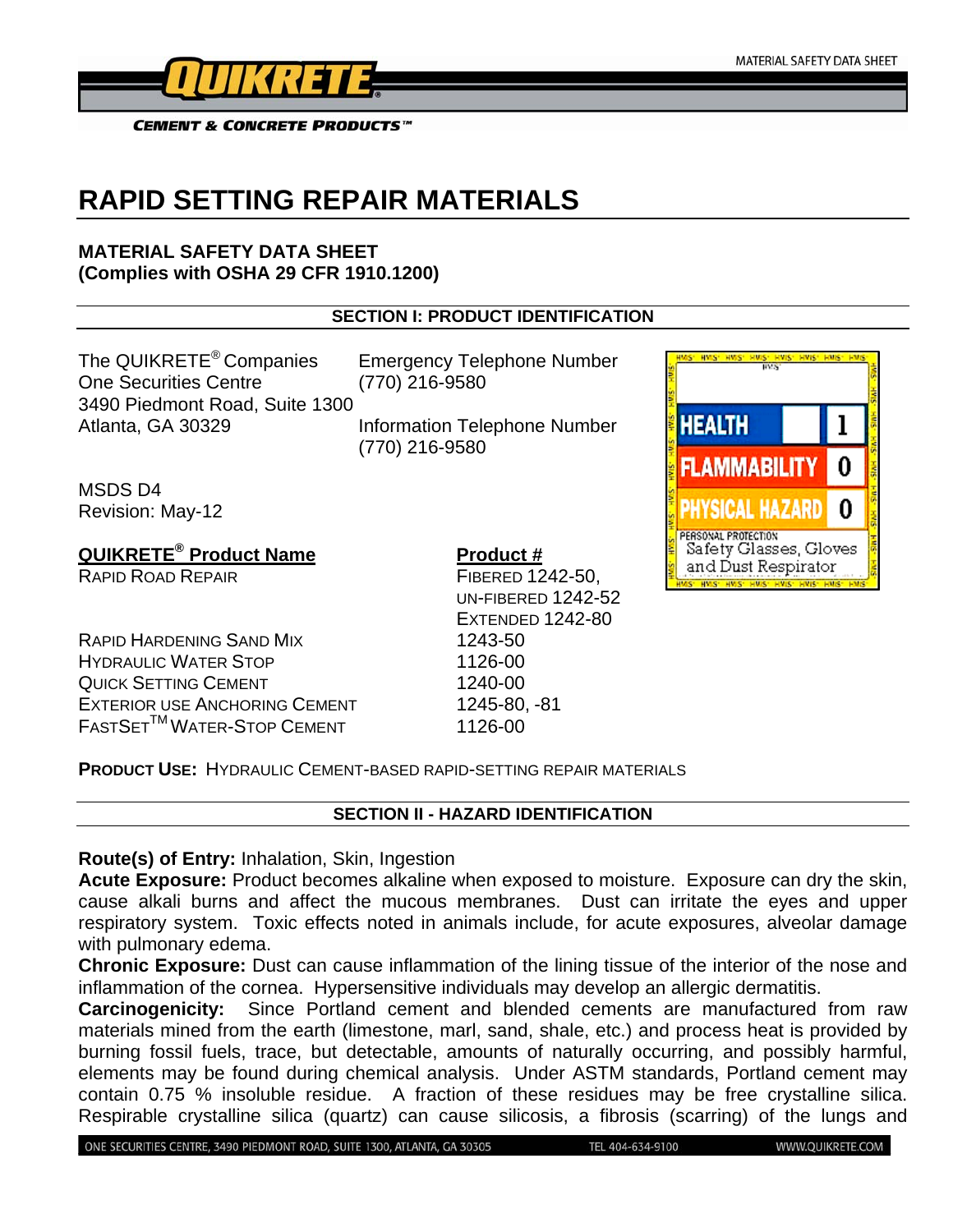

possibly cancer. There is evidence that exposure to respirable silica or the disease silicosis is associated with an increased incidence of Scleroderma, tuberculosis and kidney disorders.

**Carcinogenicity Listings:** NTP: Known carcinogen OSHA: Not listed as a carcinogen IARC Monographs: Group 1 Carcinogen California Proposition 65: Known carcinogen

NTP: The National Toxicology Program, in its "Ninth Report on Carcinogens" (released May 15, 2000) concluded that "Respirable crystalline silica (RCS), primarily quartz dusts occurring in industrial and occupational settings, is *known to be a human carcinogen*, based on sufficient evidence of carcinogenicity from studies in humans indicating a causal relationship between exposure to RCS and increased lung cancer rates in workers exposed to crystalline silica dust (reviewed in IAC, 1997; Brown *et al*., 1997; Hind *et al*., 1997)

IARC: The International Agency for Research on Cancer ("IARC") concluded that there was "*sufficient evidence* in humans for the carcinogenicity of crystalline silica in the forms of quartz or cristobalite from occupational sources", and that there is "*sufficient evidence* in experimental animals for the carcinogenicity of quartz or cristobalite." The overall IARC evaluation was that "crystalline silica inhaled in the form of quartz or cristobalite from occupational sources is *carcinogenic to humans (*Group 1)." The IARC evaluation noted that "carcinogenicity was not detected in all industrial circumstances or studies. Carcinogenicity may be dependent on inherent characteristics of the crystalline silica or on external factors affecting its biological activity or distribution of its polymorphs." For further information on the IARC evaluation, see IARC Monographs on the Evaluation of carcinogenic Risks to Humans, Volume 68, "Silica, Some Silicates." (1997)

**Signs and Symptoms of Exposure:** Symptoms of excessive exposure to the dust include shortness of breath and reduced pulmonary function. Excessive exposure to skin and eyes especially when mixed with water can cause caustic burns as severe as third degree.

**Medical Conditions Generally Aggravated by Exposure:** Individuals with sensitive skin and with pulmonary and/or respiratory disease, including, but not limited to, asthma and bronchitis, or subject to eye irritation, should be precluded from exposure. Exposure to crystalline silica or the disease silicosis is associated with increased incidence of scleroderma, Tuberculosis and possibly increased incidence of kidney lesions.

**Chronic Exposure:** Dust can cause inflammation of the lining tissue of the interior of the nose and inflammation of the cornea. Hypersensitive individuals may develop an allergic dermatitis. (May contain trace (<0.05 %) amounts of chromium salts or compounds including hexavalent chromium, or other metals found to be hazardous or toxic in some chemical forms. These metals are mostly present as trace substitutions within the principal minerals)

**Medical Conditions Generally Aggravated by Exposure:** Individuals with sensitive skin and with pulmonary and/or respiratory disease, including, but not limited to, asthma and bronchitis, or subject to eye irritation, should be precluded from exposure.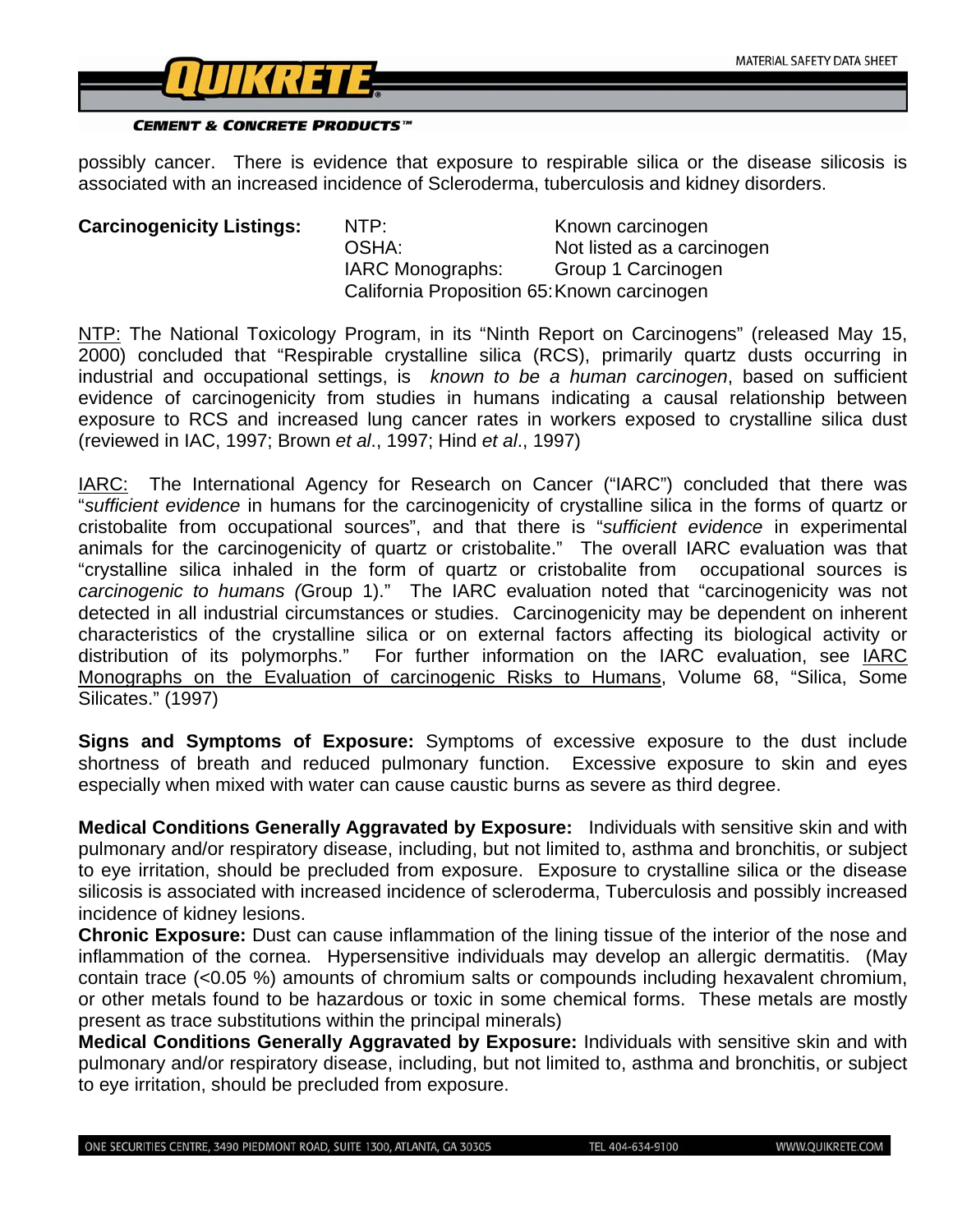

#### **SECTION III - HAZARDOUS INGREDIENTS/IDENTITY INFORMATION**

| <b>Hazardous Components</b>                           | CAS No.<br>mg/M <sup>3</sup> | $mg/M^3$            | PEL (OSHA) TLV (ACGIH) |  |
|-------------------------------------------------------|------------------------------|---------------------|------------------------|--|
| Silica Sand, crystalline                              | 14808-60-7                   | 10                  | 0.05 (respirable)      |  |
| <b>Portland Cement</b>                                | 65997-15-1                   | % $SiO2+2$<br>5     | 5                      |  |
| May Contain one or more of the following ingredients: |                              |                     |                        |  |
| Amorphous Silica                                      | 07631-86-9                   | $80 \text{ mg/M}^3$ | 10                     |  |
|                                                       |                              | % $SiO2$            |                        |  |
| <b>Calcium Sulfate</b>                                | 10101-41-4 or                | 5                   | 5                      |  |
|                                                       | 13397-24-5                   |                     |                        |  |
| Lime                                                  | 01305-62-0                   | 5                   | 5                      |  |
| Fly Ash                                               | 68131-74-8                   | 5                   | 5                      |  |
| <b>Calcium Aluminate Cement</b>                       | 65997-16-2                   | 5                   | 5                      |  |
| Clay                                                  | 01332-58-7                   | 5                   | 5                      |  |
| <b>Pulverized Limestone</b>                           | 01317-65-3                   | 5                   | 5                      |  |

**Other Limits:** National Institute for Occupational Safety and Health (NIOSH). Recommended standard maximum permissible concentration=0.05 mg/M<sup>3</sup> (respirable free silica) as determined by a full-shift sample up to 10-hour working day, 40-hour work week. See NIOSH Criteria for a Recommended Standard Occupational Exposure to Crystalline Silica

#### **SECTION IV – First Aid Measures**

**Eyes:** Immediately flush eye thoroughly with water. Continue flushing eye for at least 15 minutes, including under lids, to remove all particles. Call physician immediately.

**Skin:** Wash skin with cool water and pH-neutral soap or a mild detergent. Seek medical treatment if irritation or inflammation develops or persists. Seek immediate medical treatment in the event of burns.

**Inhalation:** Remove person to fresh air. If breathing is difficult, administer oxygen. If not breathing, give artificial respiration. Seek medical help if coughing and other symptoms do not subside.

Inhalations of large amounts of Portland cement require immediate medical attention.

**Ingestion:** Do not induce vomiting. If conscious, have the victim drink plenty of water and call a physician immediately.

# **SECTION V - FIRE AND EXPLOSION HAZARD DATA**

**Flammability:** Noncombustible and not explosive. **Auto-ignition Temperature:** Not Applicable **Flash Points:** Not Applicable

ONE SECURITIES CENTRE, 3490 PIEDMONT ROAD, SUITE 1300, ATLANTA, GA 30305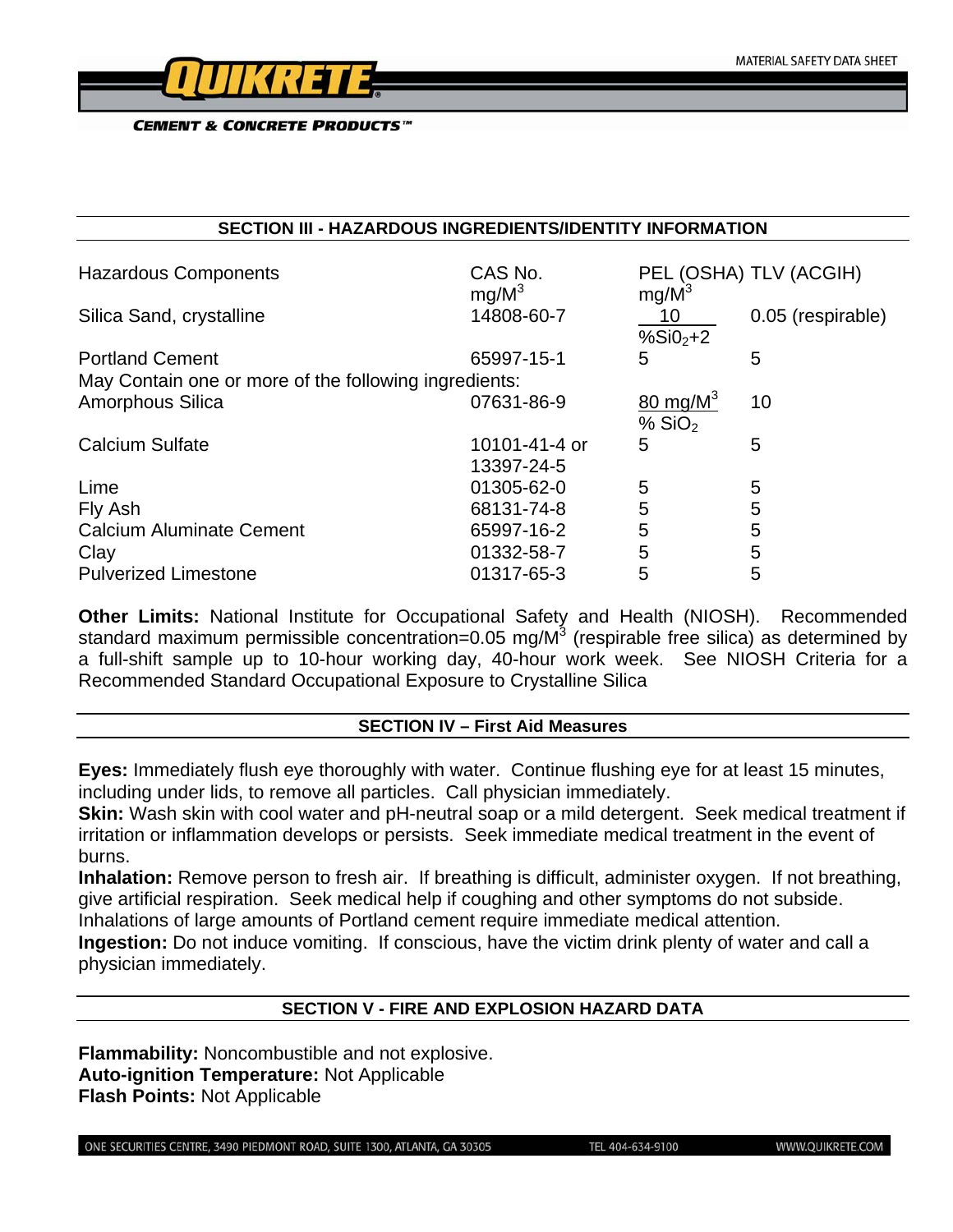

#### **SECTION VI – ACCIDENTAL RELEASE MEASURES**

If spilled, use dustless methods (vacuum) and place into covered container for disposal (if not contaminated or wet). Use adequate ventilation to keep exposure to airborne contaminants below the exposure limit.

#### **SECTION VII - PRECAUTIONS FOR SAFE HANDLING AND STORAGE**

Do not allow water to contact the product until time of use. DO NOT BREATHE DUST. In dusty environments, the use of an OSHA, MSHA or NIOSH approved respirator and tight fitting goggles is recommended.

#### **SECTION VIII – EXPOSURE CONTROL MEASURES**

**Engineering Controls:** Local exhaust can be used, if necessary, to control airborne dust levels.

**Personal Protection:** The use of barrier creams or impervious gloves, boots and clothing to protect the skin from contact is recommended. Following work, workers should shower with soap and water. Precautions must be observed because burns occur with little warning -- little heat is sensed.

WARN EMPLOYEES AND/OR CUSTOMERS OF THE HAZARDS AND REQUIRED OSHA PRECAUTIONS ASSOCIATED WITH THE USE OF THIS PRODUCT.

**Exposure Limits:** Consult local authorities for acceptable exposure limits

## **SECTION IX - PHYSICAL/CHEMICAL CHARACTERISTICS**

**Appearance:**Gray to gray-brown colored powder. Some products contain coarse aggregate. **Specific Gravity:** 2.6 to 3.15 **Melting Point:**  $>2700$ <sup>o</sup>F **Boiling Point:** >2700°F **Vapor Pressure:** Not Applicable **Vapor Density:** Not Applicable **Evaporation Rate:** Not Applicable **Solubility in Water:** Slight **Odor:** Not Applicable

## **SECTION X - REACTIVITY DATA**

**Stability:** Stable.

**Incompatibility (Materials to Avoid):** Material when mixed with water will react with Aluminum and other alkali and alkaline earth elements liberating hydrogen gas.

**Hazardous Decomposition or By-products:** None

**Hazardous Polymerization:** Will Not Occur.

**Condition to Avoid:** Keep dry until used to preserve product utility.

ONE SECURITIES CENTRE, 3490 PIEDMONT ROAD, SUITE 1300, ATLANTA, GA 30305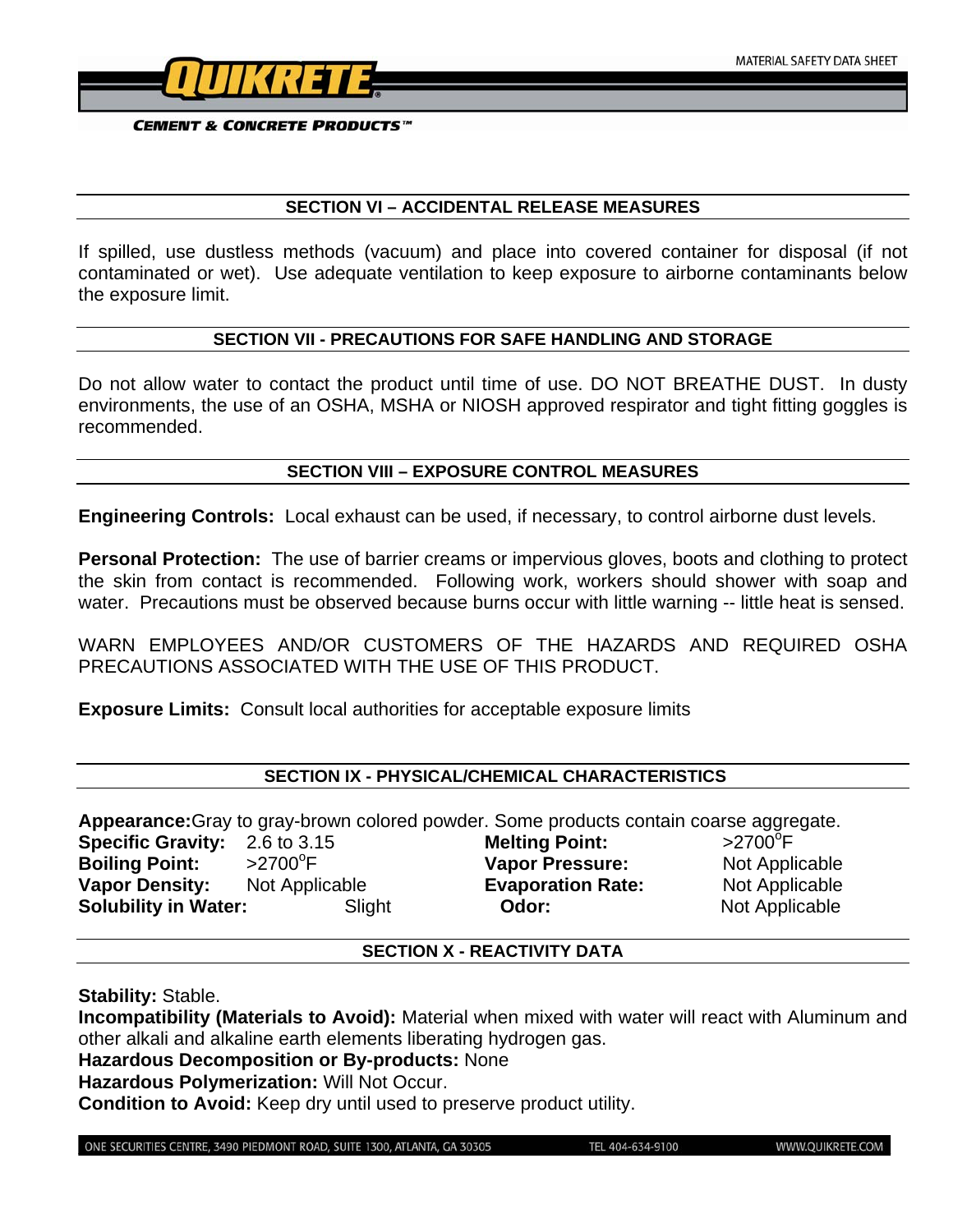

#### **SECTION XI – TOXICOLOGICAL INFORMATION**

**Routes of Entry:** Inhalation, Ingestion **Toxicity to Animals:**  LD50: Not Available LC50: Not Available **Chronic Effects on Humans:** Conditions aggravated by exposure include eye disease, skin disorders and Chronic Respiratory conditions.

**Special Remarks on Toxicity:** Not Available

#### **SECTION XII – ECOLOGICAL INFORMATION**

**Ecotoxicity:** Not Available **BOD5 and COD:** Not Available **Products of Biodegradation:** Not available **Toxicity of the Products of Biodegradation:** Not available **Special Remarks on the Products of Biodegradation:** Not available

## **SECTION XIII – DISPOSAL CONSIDERATIONS**

**Waste Disposal Method:** The packaging and material may be land filled; however, material should be covered to minimize generation of airborne dust. This product is not classified as a hazardous waste under the authority of the RCRA (40CFR 261) or CERCLA (40CFR 117&302).

#### **SECTION XIV – TRANSPORT INFORMATION**

**DOT/UN Shipping Name:** Non-regulated **DOT Hazard Class:** Non-regulated **Shipping Name:** Non-regulated Non-Hazardous under U.S. DOT and TDG Regulations

## **SECTION XV – OTHER REGULATORY INFORMATION**

**US OSHA 29CFR 1910.1200:** Considered hazardous under this regulation and should be included in the employers hazard communication program

**SARA (Title III) Sections 311 & 312:** Qualifies as a hazardous substance with delayed health effects

**SARA (Title III) Section 313:** Not subject to reporting requirements

**TSCA (May 1997):** All components are on the TSCA inventory list

**Federal Hazardous Substances Act**: Is a hazardous substance subject to statues promulgated under the subject act

**California Regulation: WARNING:** This product contains chemicals known to the State of California to cause cancer, birth defects or other reproductive harm.

ONE SECURITIES CENTRE, 3490 PIEDMONT ROAD, SUITE 1300, ATLANTA, GA 30305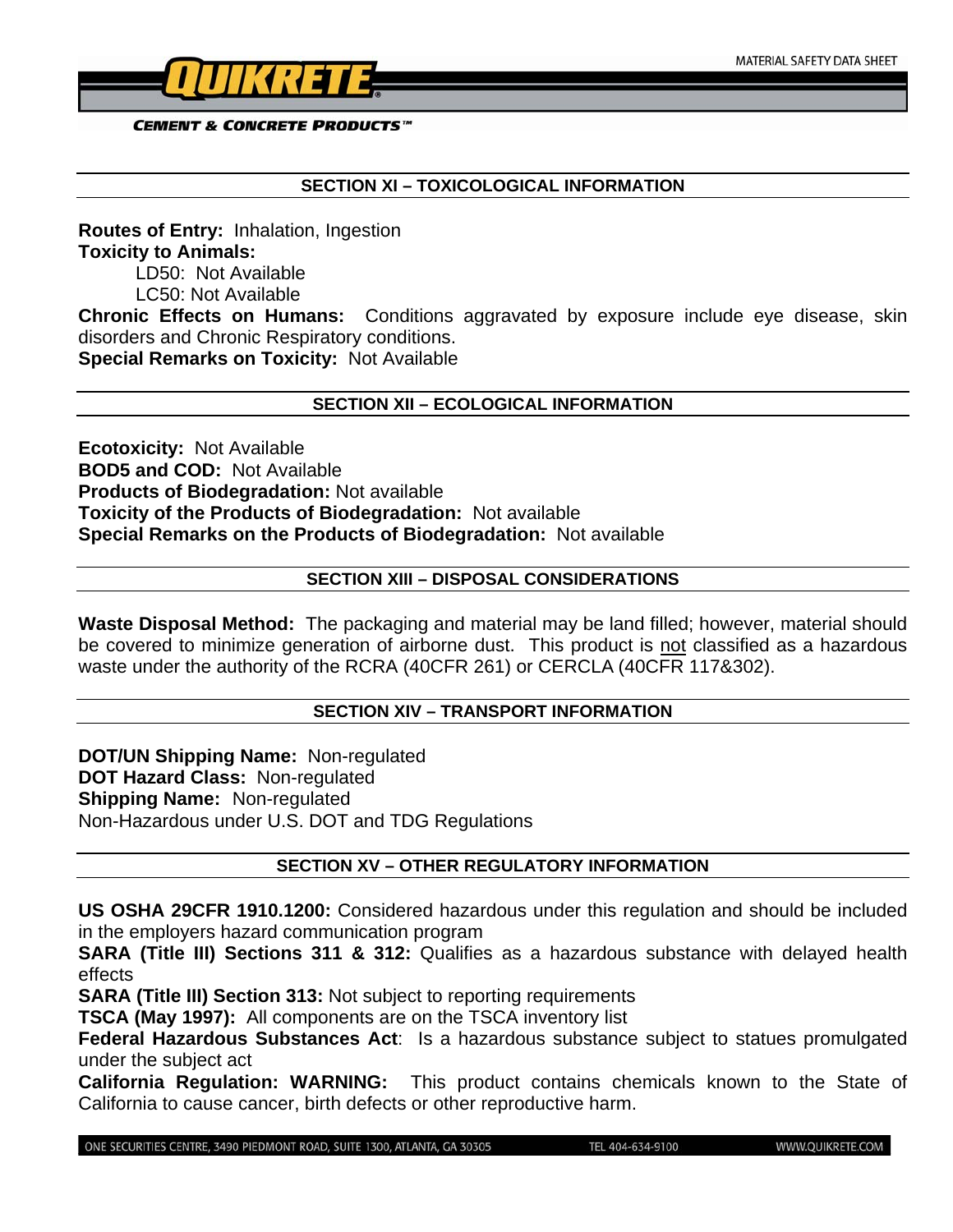

# **Canadian Environmental Protection Act:** Not listed

**WHMIS Classification:** Considered to be a hazardous material under the Hazardous Products Act as defined by the Controlled Products Regulations (Class D2A, E- Corrosive Material) and subject to the requirements of Health Canada's Workplace Hazardous Material Information (WHMIS). This product has been classified according to the hazard criteria of the Controlled Products Regulation (CPR). This document complies with the WHMIS requirements of the Hazardous Products Act (HPA) and the CPR.

| <b>SECTION XVI - OTHER INFORMATION</b> |                                                                                                |  |
|----------------------------------------|------------------------------------------------------------------------------------------------|--|
| HMIS-III:                              | Health $- 0 = No$ significant health risk                                                      |  |
|                                        | $1 =$ Irritation or minor reversible injury possible                                           |  |
|                                        | 2 = Temporary or minor injury possible                                                         |  |
|                                        | 3 = Major injury possible unless prompt action is taken                                        |  |
|                                        | 4 = Life threatening, major or permanent damage possible                                       |  |
| Flammability-                          | $0 =$ Material will not burn                                                                   |  |
|                                        | 1 = Material must be preheated before ignition will occur                                      |  |
|                                        | 2 = Material must be exposed to high temperatures before ignition                              |  |
|                                        | 3 = Material capable of ignition under normal temperatures                                     |  |
|                                        | 4 = Flammable gases or very volatile liquids; may ignite spontaneously                         |  |
| <b>Physical Hazard-</b>                | $0 =$ Material is normally stable, even under fire conditions                                  |  |
|                                        | 1 = Material normally stable but may become unstable at high temps                             |  |
|                                        | $2$ = Materials that are unstable and may undergo react at room temp                           |  |
|                                        | 3 = Materials that may form explosive mixtures with water                                      |  |
|                                        | $4$ = Materials that are readily capable of explosive water reaction                           |  |
| <b>Abbreviations:</b>                  |                                                                                                |  |
| <b>ACGIH</b>                           | American Conference of Government Industrial Hygienists                                        |  |
| <b>CAS</b>                             | <b>Chemical Abstract Service</b>                                                               |  |
| <b>CERCLA</b>                          | Comprehensive Environmental Response, Compensation & Liability Act                             |  |
| <b>CFR</b>                             | <b>Code of Federal Regulations</b>                                                             |  |
| <b>CPR</b>                             | <b>Controlled Products Regulations (Canada)</b>                                                |  |
| <b>DOT</b><br><b>IARC</b>              | Department of Transportation                                                                   |  |
| <b>MSHA</b>                            | <b>International Agency for Research</b>                                                       |  |
| <b>NIOSH</b>                           | Mine Safety and Health Administration<br>National Institute for Occupational Safety and Health |  |
| <b>NTP</b>                             | <b>National Toxicity Program</b>                                                               |  |
| <b>OSHA</b>                            | Occupational Safety and Health Administration                                                  |  |
| <b>PEL</b>                             | Permissible Exposure Limit                                                                     |  |
| <b>RCRA</b>                            | <b>Resource Conservation and Recovery Act</b>                                                  |  |
| <b>SARA</b>                            | Superfund Amendments and Reauthorization Act                                                   |  |
| <b>TLV</b>                             | <b>Threshold Limit Value</b>                                                                   |  |
| <b>TWA</b>                             | <b>Time-weighted Average</b>                                                                   |  |
| <b>WHMIS</b>                           | Workplace Hazardous Material Information System                                                |  |

**Revision #07-01, supersedes all previous revisions.** 

ONE SECURITIES CENTRE, 3490 PIEDMONT ROAD, SUITE 1300, ATLANTA, GA 30305